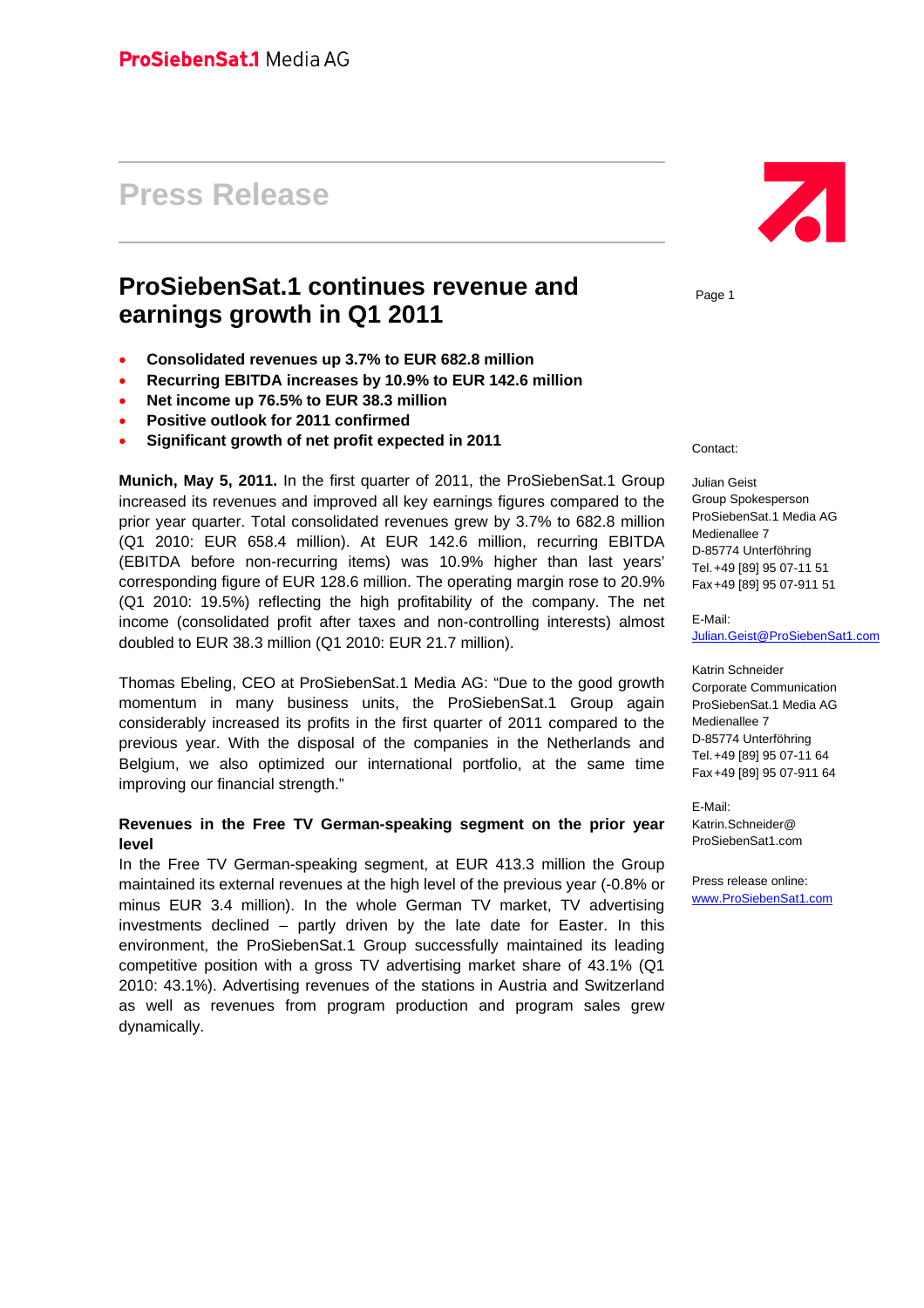

#### **Northern Europe is a growth driver <b>Page 2** of 6 **Page 2** of 6

External revenues of the Free TV International segment rose by 12.6% to EUR 181.1 million in the first quarter of 2011 (Q1 2010: EUR 160.8 million). The growth was primarily driven by the very good performance achieved by the Northern European stations, which increased their TV revenues considerably by 27.3% to EUR 90.1 million (Q1 2010: EUR 70.8 million). The stations in Northern Europe finance themselves on the basis of advertising as well as through distribution revenues. The revenue contribution of the Belgian and Dutch TV activities rose by 6.7% to EUR 73.3 million (Q1 2010: EUR 68.7 million), while the revenues of the Eastern European TV activities in Hungary and Romania declined year-on-year due to the difficult macroeconomic situation.

#### **Considerable revenue growth in the Diversification segment**

External revenues in the Diversification segment increased year-on-year by a total of 9.3% or EUR 7.5 million to EUR 88.4 million. Key factors partly driving this trend were the successful business models in Germany in the area of Music, Commerce & Ventures. Also the video advertising unit doubled its revenues. In addition to organic growth, the first-time consolidation of maxdome in January 2011, had a positive impact on revenues.

#### **9Live revenue declines considerably, live programming to be discontinued**

Revenues of the quiz channel 9Live, financed by charges on telephone calls, continued its sharp decline, posting a minus of 34.3% to EUR 9.2 million (Q1 2010: EUR 14.0 million). As a result of the ongoing and strong decline in call TV revenues over recent months, live programming on the station will be discontinued as of May 31, 2011. After this, the station will show fictional programs until further notice. The discontinuation of the live broadcast means the termination of all call TV productions for other Group stations. The viewer game and audiotex activities of the ProSiebenSat.1 Group, also produced by 9Live, are to be continued.

#### **Moderate cost increase**

Adjusted for depreciation, amortization and impairment of EUR 44.0 million (Q1 2010: EUR 32.6 million) and non-recurring items of EUR 7.8 million (Q1 2010: EUR 9.4 million), operating costs totaled EUR 541.3 million. Thus at EUR 532.2 million the Group maintained its operating costs almost at the same level as the previous year (+1.7%).

Total costs of the Group – comprising cost of sales, selling expenses and administrative expenses – were up by 3.3% or EUR 18.9 million to EUR 593.1 million in the first quarter of 2011. This includes an impairment on intangible assets of EUR 11.2 million taken on the 9Live station brand.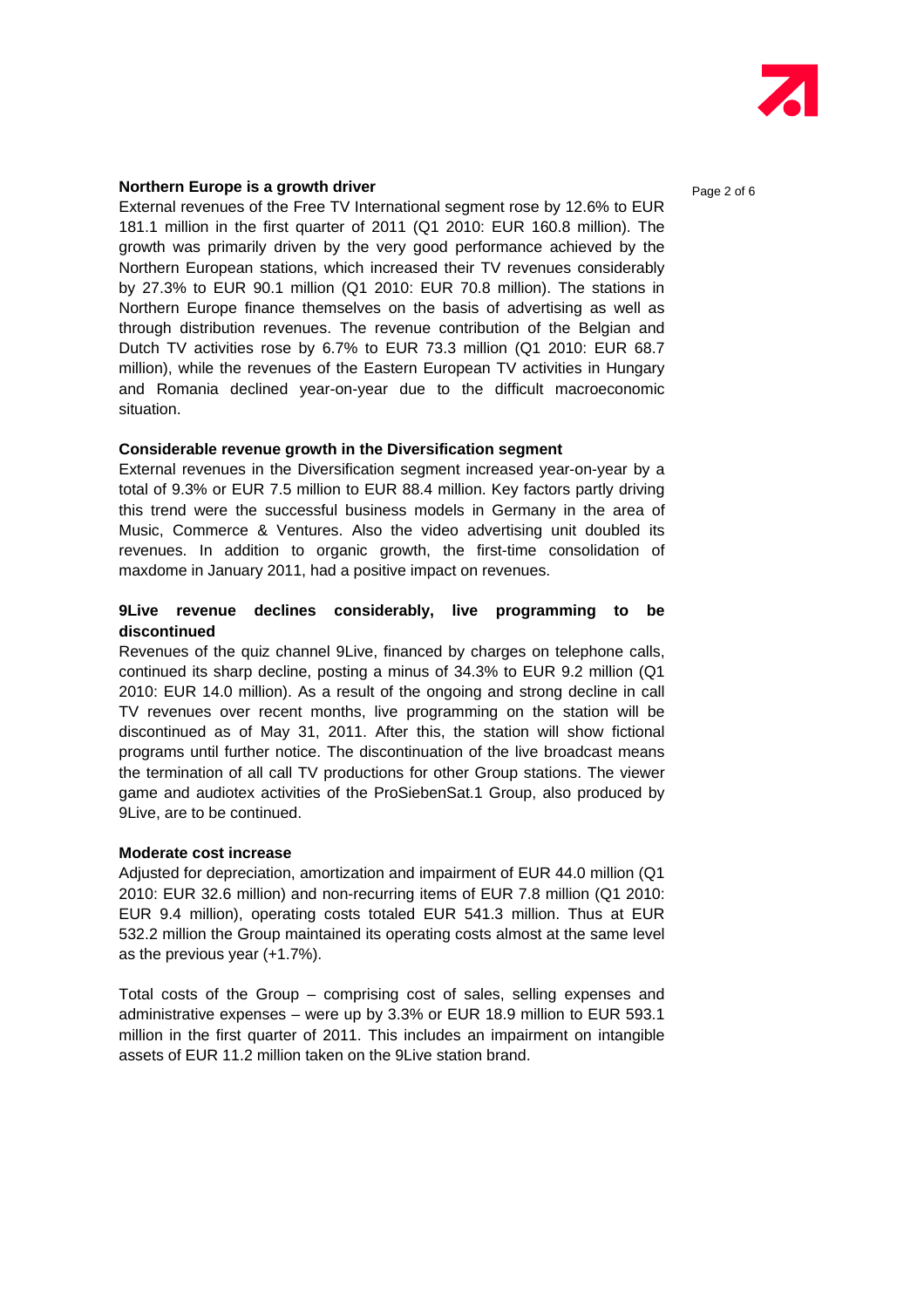

#### **All key earnings figures above the previous year <br>Page 3 of 6**

The ongoing revenue growth and efficient operating processes resulted in a further profitability improvement in the first quarter of 2011. Compared to the first quarter of last year, Group recurring EBITDA rose by 10.9% to EUR 142.6 million (Q1 2010: EUR 128.6 million). All three segments made a contribution here. Consequently, the recurring EBITDA margin improved from 19.5% to 20.9%. EBITDA rose by 13.1% to EUR 134.8 million (Q1 2010: EUR 119.2 million). The Group increased its consolidated result after taxes and noncontrolling interests for the period to EUR 38.3 million (Q1 2010: EUR 21.7 million).

#### **Considerable reduction of leverage expected**

In April 2011, the Group sold its business activities in the Netherlands and Belgium, achieving an attractive valuation multiple of 10.6. The enterprise value on which the transaction is based totals EUR 1.225 billion. The sale will result in a considerable reduction of net financial debt and also leverage. The short to medium-term target is to reduce leverage to a factor between 1.5 and 2.5.

As of March 31, 2011, net financial debt declined by EUR 278.4 million or 8.1% to EUR 3.152 billion (March 31, 2010: EUR 3.431 billion). In comparison to the equivalent quarter of the previous year, this results in leverage improving from a factor of 4.7 to 3.4 (ratio of net financial debt to recurring EBITDA of the last twelve months).

#### **Positive outlook for 2011 confirmed**

For both the first half-year and for the full-year 2011, the Group is anticipating a revenue growth at least in the low single digit area in percentage terms. While in the Free TV German-speaking segment revenues in the first half year are expected on a prior year level due to the currently restrained development of the German TV advertising market, the Group expects a slight revenue increase for the full year. For the Free TV International segment, the ProSiebenSat.1 Group anticipates a strong increase in terms of revenues on a full year basis, driven particularly by the Northern European markets. The growth areas in the Diversification segment such as Commerce and Ventures or Video Advertising, will also continue to generate dynamic year-on-year increases. The statements made do not take into account future changes in the scope of consolidation resulting from the disposal of the Dutch and Belgian activities.

On a full-year basis, the Group continues to anticipate that there will be a slight increase in operating costs against the comparative figure in 2010. The Group is investing in new growth areas, such as the acquisition of maxdome, the expansion of content production at Red Arrow and the development of recently launched stations. In addition, the Group will continue to strengthen its investments in attractive TV contents, especially in its international markets, so as to further increase its distribution income and to participate in the dynamic market growth. The cost impact of these growth measures will primarily occur in the second quarter of 2011.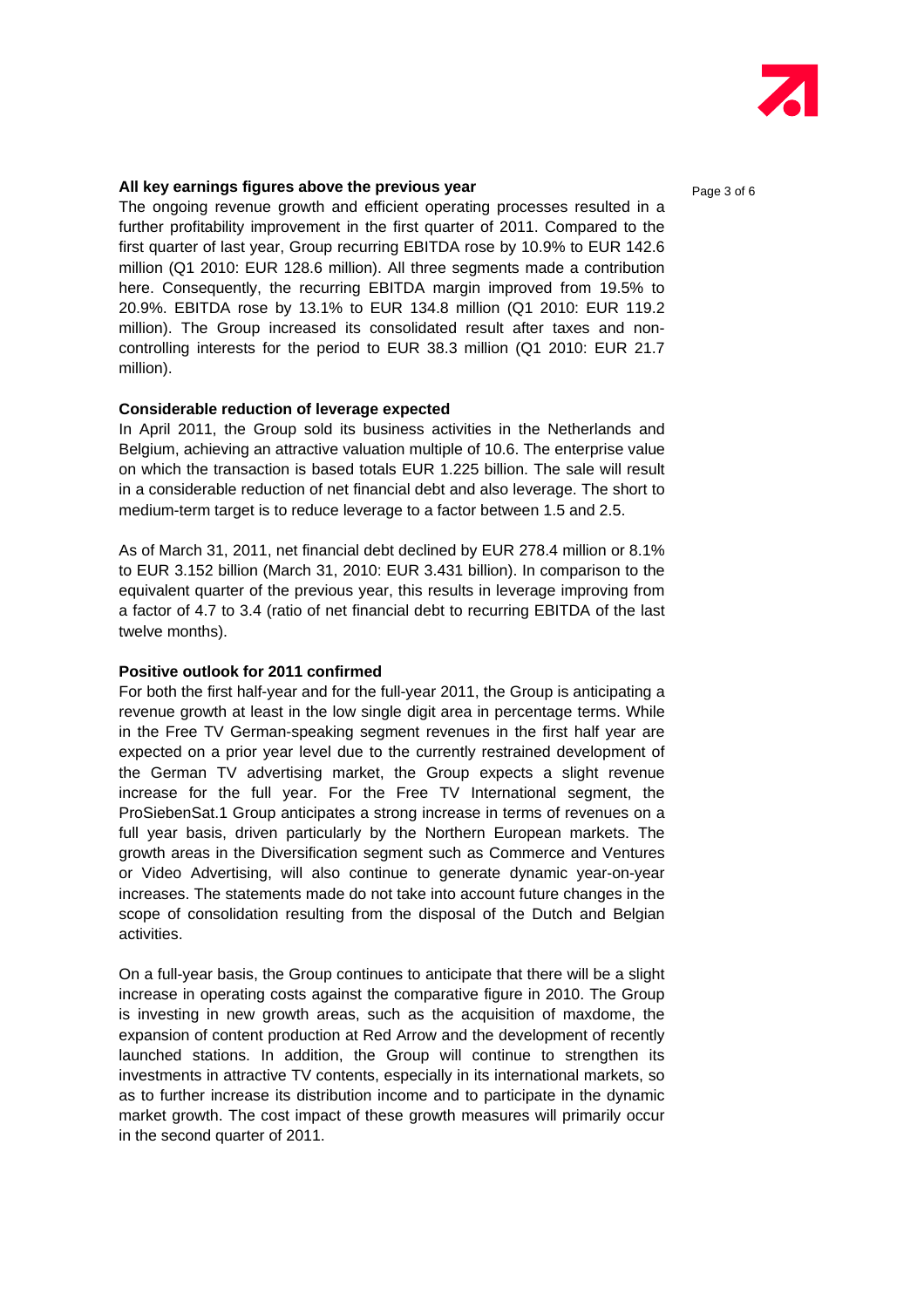

In this context, in the first half-year of 2011, recurring EBITDA is likely to be on  $_{\text{Paqe 4 of 6}}$ the prior year level. The net result is expected to increase significantly compared to the first half year 2010. On a full year basis, the Group confirms its positive outlook for 2011 and expects to achieve a record result again.

Thomas Ebeling, CEO: "We have made great progress in optimizing our portfolio and will considerably reduce leverage. We are rigorously pursuing our growth strategy, supported by intelligent cost management. With our 4-pillar strategy, the Group is very well positioned. We continue to see positive growth opportunities in the advertising market, also in the medium term. Thanks to the consistent interlinking of our TV contents with online or pay offerings, we provide our customers with a high-quality advertising environment on all platforms. At the same time, with growth initiatives we are accessing new sources of revenue in the areas of new media, pay TV and distribution, as well as music and the deployment of the media-for-revenue and media-for equityshare models on an ongoing basis, thus expanding our revenue diversification. As a result of the successful production and program sales business, we are a global player in providing content. In 2011, ProSiebenSat.1 will further expand its position as one of the leading and most profitable media companies."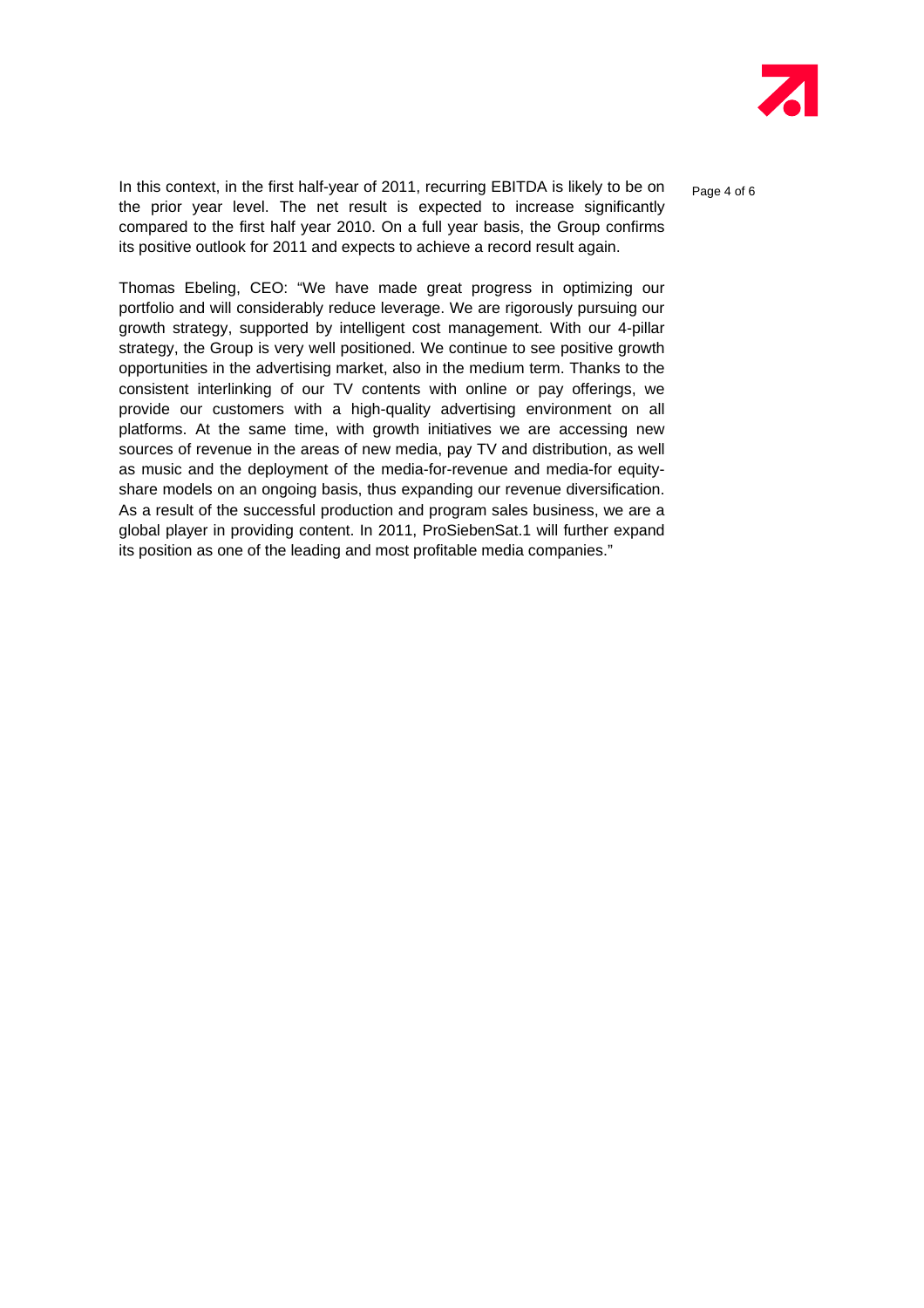

#### Page 5 of 6

#### **Key Figures for the ProSiebenSat.1 Group**

| EUR m                                           | Q1 2011  | Q1 2010       | in $%$          |
|-------------------------------------------------|----------|---------------|-----------------|
| Revenue                                         | 682.8    | 658.4         | $+3.7$          |
| Total costs                                     | 593.1    | 574.2         | $+3.3$          |
| Recurring costs <sup>(1)</sup>                  | 541.3    | 532.2         | $+1.7$          |
| Recurring EBITDA <sup>(2)</sup>                 | 142.6    | 128.6         | $+10.9$         |
| Recurring EBITDA margin (in %)                  | 20.9     | 19.5          | $+1.4$ % points |
| <b>EBITDA</b>                                   | 134.8    | 119.2         | $+13.1$         |
| Non-recurring items <sup>(3)</sup>              | $-7.8$   | $-9.4$        | $+17.0$         |
| <b>EBIT</b>                                     | 90.8     | 86.6          | $+4.8$          |
| Financial result                                | $-35.1$  | $-54.9^{(5)}$ | $+36.1$         |
| Profit/loss before income taxes                 | 55.7     | $31.7^{(5)}$  | $+75.7$         |
| Net income (after non-controlling<br>interests) | 38.3     | $21.7^{(5)}$  | $+76.5$         |
| Underlying net income <sup>(4)</sup>            | 39.2     | $32.3^{(5)}$  | $+21.4$         |
| Free cash flow                                  | $-123.3$ | $-139.0$      | $+11.3$         |

| EUR m                     | Mar. 31, 2011 | Dec. 31. 2010 Mar. 31. 2010 |            |  |
|---------------------------|---------------|-----------------------------|------------|--|
| Cash and cash equivalents | 611 1         | 740.7                       | 604.1      |  |
| Net financial debt        | $-3.152.3$    | -3.021.0                    | $-3.430.7$ |  |

In the first quarter of 2011, the contribution of the TV activities in Belgium and the Netherlands to revenue was EUR 73.3 million (Q1 2010: EUR 68.7 million) and to recurring EBIDTA was EUR 8.7 million (Q1 2010: EUR 5.4 million). In the first quarter of 2011, the contribution of the Print business in the Netherlands to revenue was EUR 14.6 million (Q1 2010: EUR 14.5 million) and to recurring EBIDTA was EUR 4.9 million (Q1 2010: EUR 5.5 million).

 $(1)$  Total costs excl. D&A and non-recurring expenses.  $(2)$  EBITDA before non-recurring (exceptional) items.  $(3)$  Non-recurring expenses netted against non-recurring income. <sup>(4)</sup> Consolidated profit for the period, before the effects of purchase price allocations and non-cash currency valuation effects. The 2011 figure has also been adjusted for impairments of EUR 11.2 million on the 9Live brand and effects of EUR 18.2 million from the first-time consolidation of maxdome. <sup>(5)</sup> After change of accounting policy in line with IAS 8 and corresponding adjustment of the previous-year figures.